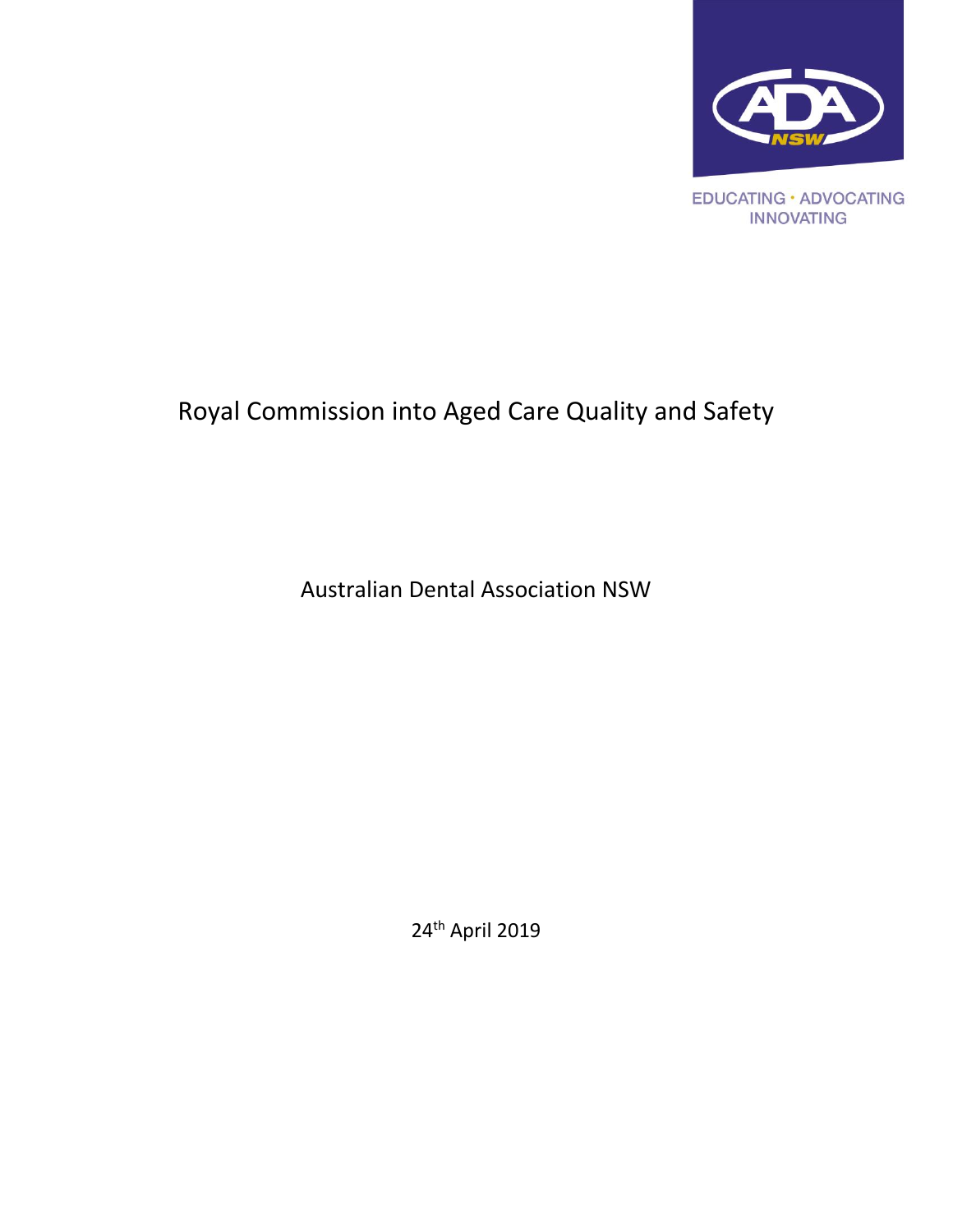

### <span id="page-1-0"></span>Australian Dental Association NSW

Our mission is to advance dentistry to improve the health of every Australian.

The Australian Dental Association NSW (ADA NSW) is the peak body representing the dentistry profession in NSW and the ACT. Our membership comprises 70% of dentists and 79% of dental specialists. Our purpose is to have the best dentists in the world in a nation with the best oral health. We are proud of our legacy of advancing dentistry since 1929 and we are honoured to represent a profession that aims to improve the health of every Australian.

ADA NSW provides this submission to the Royal Commission into Aged Care Quality and Safety to highlight a key gap in the provision of quality aged care services for older Australians in NSW and the ACT. In the same way that many aspects of quality and safety in aged care have been found lacking, so too is the state of oral health for our older Australians. This submission was developed in collaboration with multiple stakeholders within NSW referenced in the covering letter and we acknowledge their contributions and support for this submission.

<span id="page-1-1"></span>Contact details: Australian Dental Association NSW 1 Atchison Street, St Leonards NSW 2065 Phone: 02 9436 9900 Email: [admin@adansw.com.au](mailto:admin@adansw.com.au) Website: [adansw.com.au](http://www.adansw.com.au/)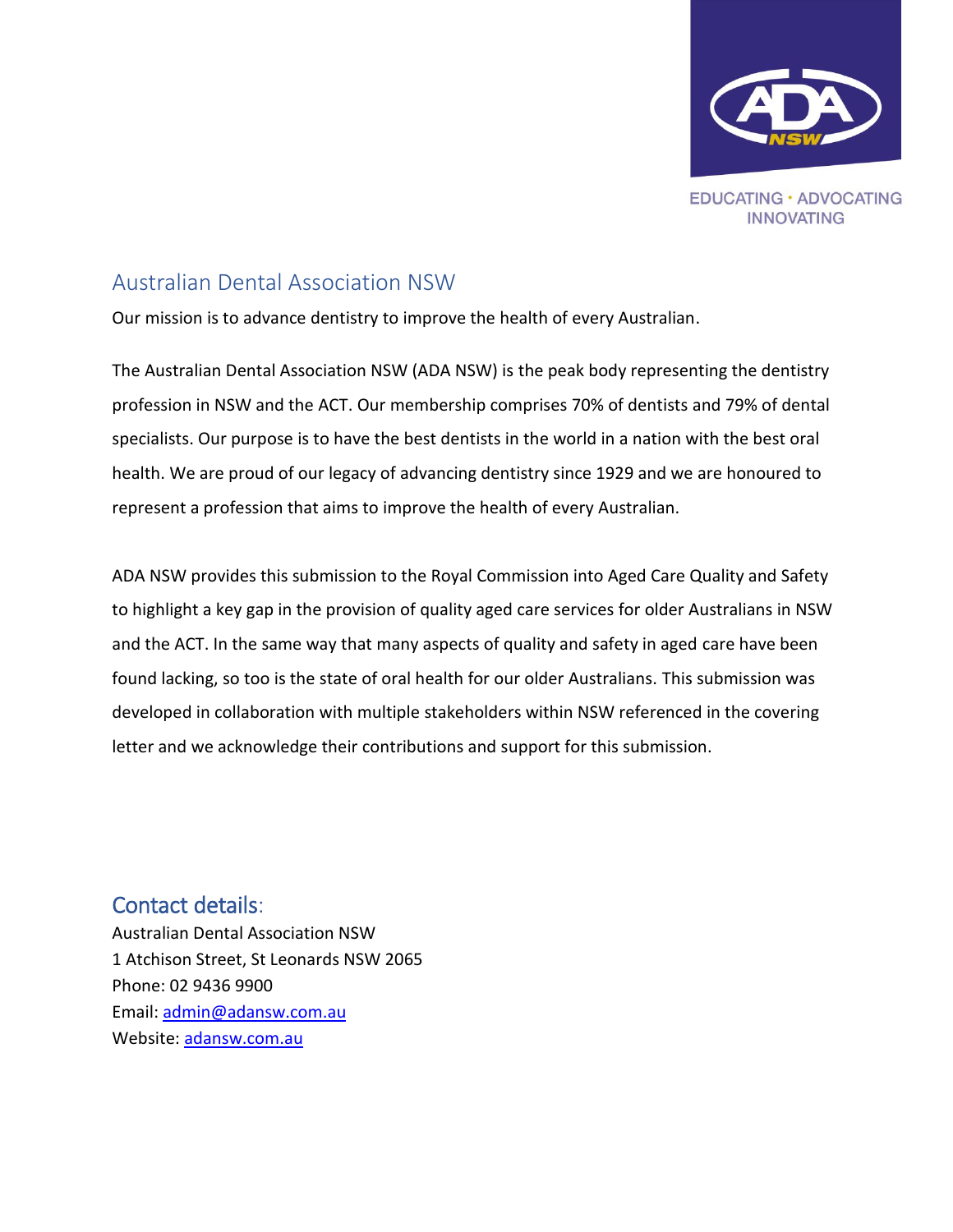# Table of Contents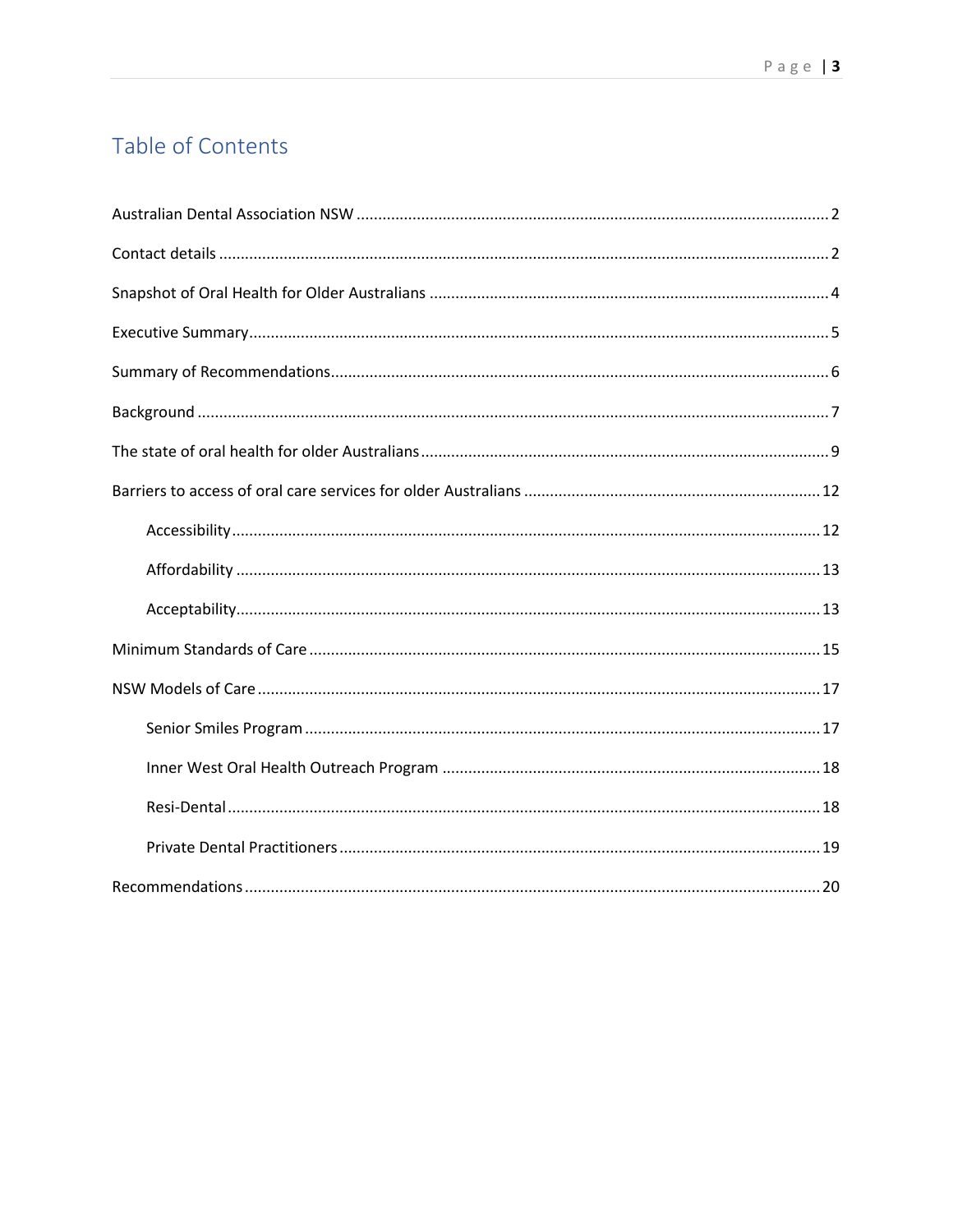### <span id="page-3-1"></span><span id="page-3-0"></span>Snapshot of Oral Health for Older Australians

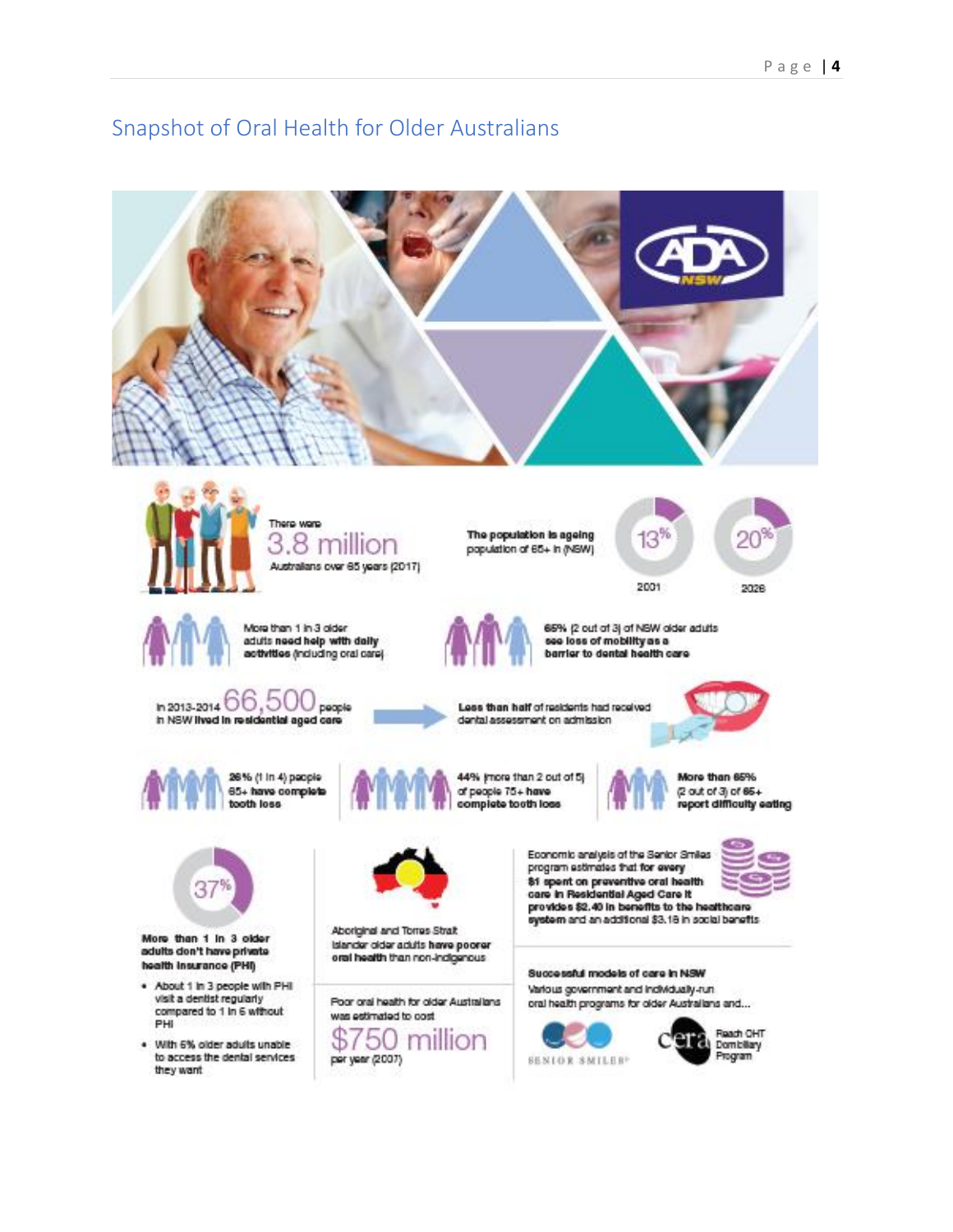### Executive Summary

Access to appropriate oral health care services is not a privilege but a basic human right. However, this is not the case for a large proportion of the older adult Australian population. So many of them suffer such poor oral health that it has led to them being identified as a priority population by health authorities. Older adults living independently in the community are seen to undergo rapid deterioration of their oral health as their frailty increases and they become more and more dependent on others to fulfil their basic oral care and personal hygiene needs.

ADA NSW and its key collaborators bring to the attention of the Royal Commissioners into Aged Care Quality and Safety, the current state of oral health for older Australians and its impact on their general health and wellbeing. We identify the current barriers to access of oral care services and outline the minimum standards of care that should be considered the norm for older Australian adults.

Currently in NSW there are models of care available that can be scaled up to provide the services older adults require to address the gap in their unmet oral health care needs. Although quite diverse in their service delivery the important common key to the success of these programs is that oral health care needs to be monitored and delivered by registered dental practitioners. Staff without oral care training do not possess the knowledge, skills or time within their busy work day to become responsible for driving improvements in the oral health of this vulnerable population.

Whilst Medicare looks after the general health of our older adults – the mouth gets left behind. Making oral health assessments a routine, Medicare-funded procedure for those Australians who are 75 years and older, would come some way towards improving the oral health and general health of this target population.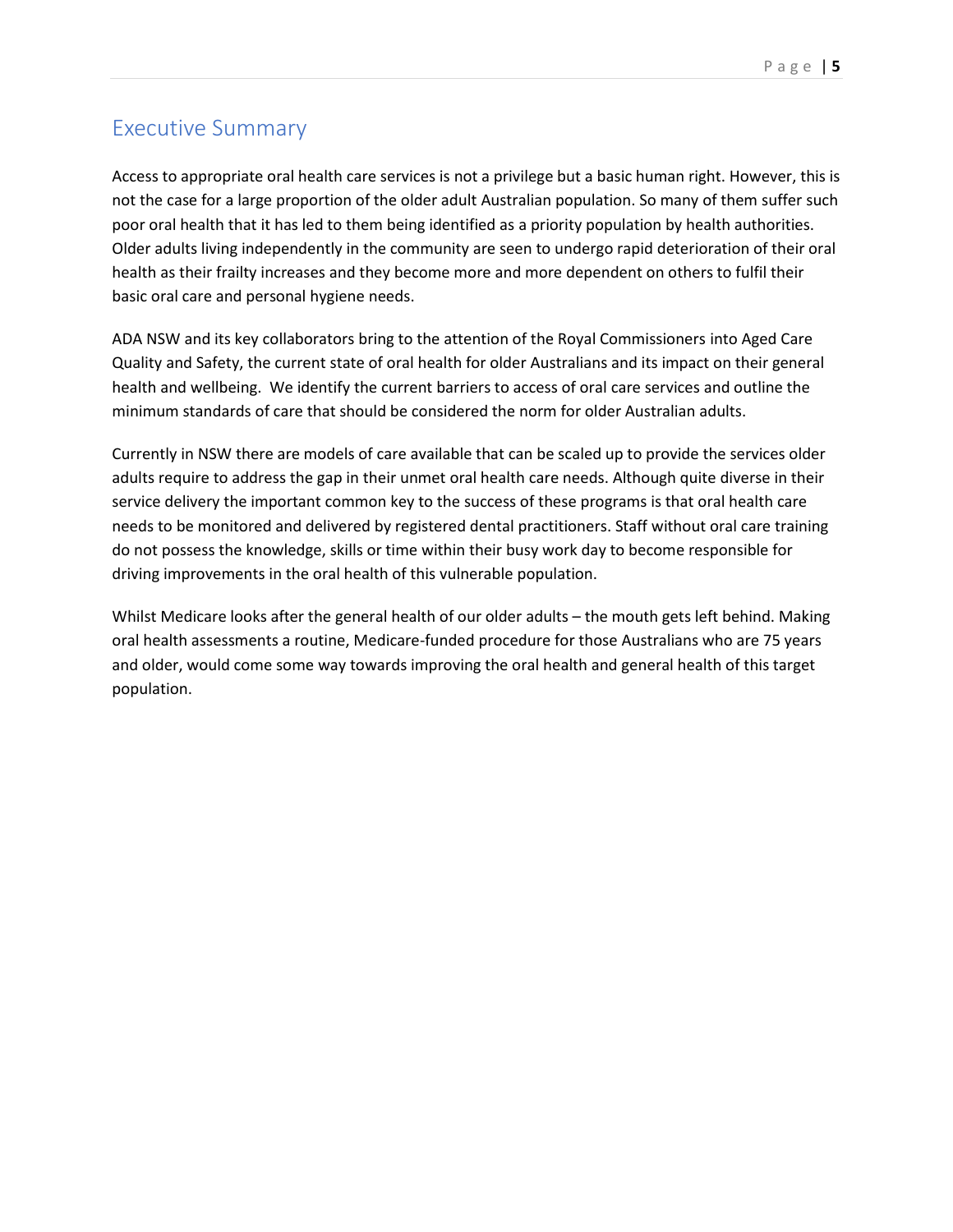## <span id="page-5-0"></span>Summary of Recommendations

 $\overline{\phantom{a}}$ 

- A Medicare-funded oral health assessment by a registered dental practitioner for those over 75 years to facilitate regular oral health visits and reduce the unmet oral health care needs of older Australians.
- Aged Care Assessments (ACAT) should include direct questions on oral health that lead to timely referrals for older adults to receive oral health care.
- Oral health assessment by a registered dental practitioner during admissions to in-patient geriatric hospital wards to educate family members and carers, formulate oral care plans and recommend preventive strategies that prevent a rapid decline in oral health.
- Every resident entering a Residential Aged Care Facility (RACF) must have an oral health assessment by registered dental practitioner to inform their ongoing oral hygiene measures, schedule regular oral health care, determine referral pathways and provide required oral health treatment.
- All RACF should have a direct and ongoing relationship with local dental practitioners to facilitate the oral health of their residents and provide ongoing education and awareness programs for RACF staff.
- Ongoing support for the existing oral health education and awareness programs, involving local dental practitioners, that target family members and carers of community-dwelling older adults.
- Every older adult should have an appropriate oral health referral pathway identified for them whether they are community-dwelling or living within a RACF.
- Ensuring that the Aged Care Quality Standards<sup>1</sup> to be introduced in July 2019, that apply to oral health care, are enforced. This can be achieved if all RACF have a direct and ongoing relationship with local dental practitioners to facilitate the oral health of their residents.
- Public awareness campaigns targeting the importance of good oral health for good general health aimed at older Australians should be developed and promoted widely in NSW.
- Increased education and exposure to geriatric oral health care for dental practitioner students leading to greater familiarity with the aged care sector and greater acceptability of working with older adults following graduation.

<sup>&</sup>lt;sup>1</sup> Aged Care Quality Standards (July 2019)[. https://agedcare.health.gov.au/quality/single-set-of-aged-care-quality](https://agedcare.health.gov.au/quality/single-set-of-aged-care-quality-standards)**[standards](https://agedcare.health.gov.au/quality/single-set-of-aged-care-quality-standards)**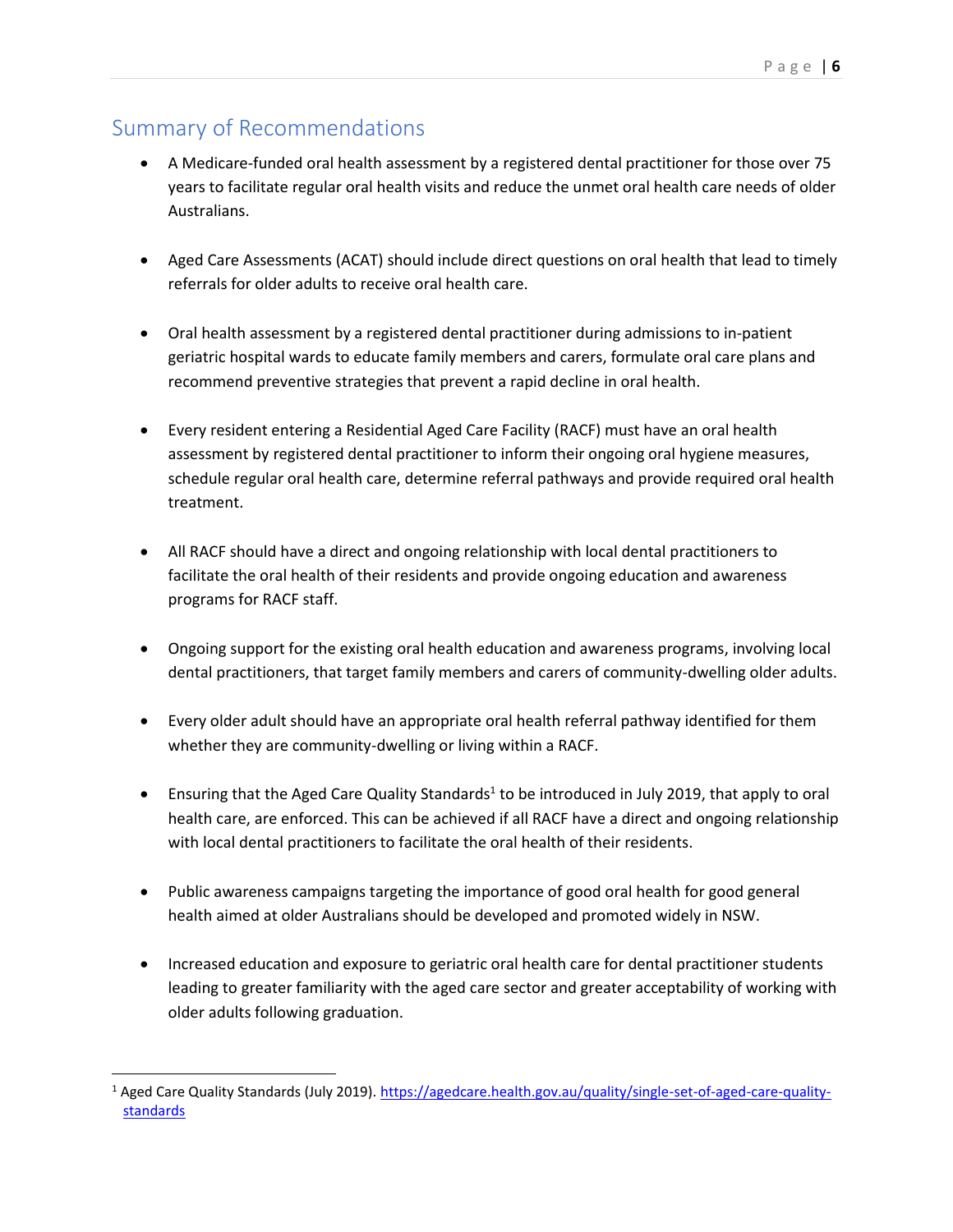# <span id="page-6-0"></span>Background

The number of Australians aged 85 years and over is projected to double by 2042, increasing to over one million people, according to the latest population projections released by the Australian Bureau of Statistics in November 2018.<sup>2</sup> In NSW, the proportion of people aged 65 and over is projected to increase from 16% in 2017 to between 21-23% in 2066. Similarly, the percentage of the population aged 85 and over is projected to increase from 2.2% in 2017 to between 3.7-4.1% in 2066.<sup>3</sup>

In addition to increases in the population of older Australians, the number retaining their teeth is also improving over time. The percentage of people over 65 years with some of their own teeth has risen from just over 50% to almost 75% in the past thirty years.<sup>4</sup> Whilst this is an excellent outcome in terms of improvements in oral health, it also results in vast amounts of unmet need with regard to the care and maintenance of natural teeth in a population who are often frail and dependent on others for personal care.

Older Australians have been identified as a priority population group by the NSW Ministry of Health.<sup>5</sup> The overall health of this group varies widely, with some remaining fit and active and others experiencing complex medical issues leading to severe frailty and loss of independence. People with the poorest oral health are those with low socio-economic status, residents in RACF and Indigenous Australians. It is now widely accepted that poor oral health influences general health. Whilst other allied health services such as podiatry are provided via Medicare to older Australians to assist with mobility and the prevention of falls, there are no such provisions made for oral health. Acute and chronic medical conditions can be exacerbated by poor oral health resulting in hospitalisation or death.<sup>6,7,8</sup> Leaving no doubt, therefore, that the current widespread neglect of oral care for older Australians contributes not only to individual pain and suffering but also presents a significant burden on Australia's health resources.

 $\overline{a}$ 

<sup>2</sup> Australian Bureau of Statistics.

[https://www.abs.gov.au/ausstats/abs@.nsf/Latestproducts/3222.0Media%20Release22017%20\(base\)%20-](https://www.abs.gov.au/ausstats/abs@.nsf/Latestproducts/3222.0Media%20Release22017%20(base)%20-%202066?opendocument&tabname=Summary&prodno=3222.0&issue=2017%20(base)%20-%202066&num=&view=) [%202066?opendocument&tabname=Summary&prodno=3222.0&issue=2017%20\(base\)%20-](https://www.abs.gov.au/ausstats/abs@.nsf/Latestproducts/3222.0Media%20Release22017%20(base)%20-%202066?opendocument&tabname=Summary&prodno=3222.0&issue=2017%20(base)%20-%202066&num=&view=) [%202066&num=&view=](https://www.abs.gov.au/ausstats/abs@.nsf/Latestproducts/3222.0Media%20Release22017%20(base)%20-%202066?opendocument&tabname=Summary&prodno=3222.0&issue=2017%20(base)%20-%202066&num=&view=)

<sup>3</sup> *ibid.*

<sup>4</sup> Australian Institute of Health and Welfare Dental Statistics and Research Unit Research Report No. 42. Projected demand for dental care to 2020. [https://www.aihw.gov.au/reports/dental-oral-health/projected-demand-for](https://www.aihw.gov.au/reports/dental-oral-health/projected-demand-for-dental-care-to-2020/contents/table-of-contents)[dental-care-to-2020/contents/table-of-contents](https://www.aihw.gov.au/reports/dental-oral-health/projected-demand-for-dental-care-to-2020/contents/table-of-contents)

<sup>5</sup> NSW Ministry of Health. Oral Health 2020: A strategic framework for dental health in NSW. Sydney: NSW Ministry of Health. 2013

<sup>6</sup> D'Aiuo F. *et al.* Evidence summary: The relationship between oral diseases and diabetes. British Dental Journal. 222: 944-8, 2017.

<sup>7</sup> Dietrich T. *et al.* Evidence summary: The relationship between oral and cardiovascular disease. British Dental Journal. 222: 381-5. 2017

<sup>8</sup> Daly A. *et al.* Evidence summary: The relationship between oral health and dementia. British Dental Journal. 223:846-53. 2017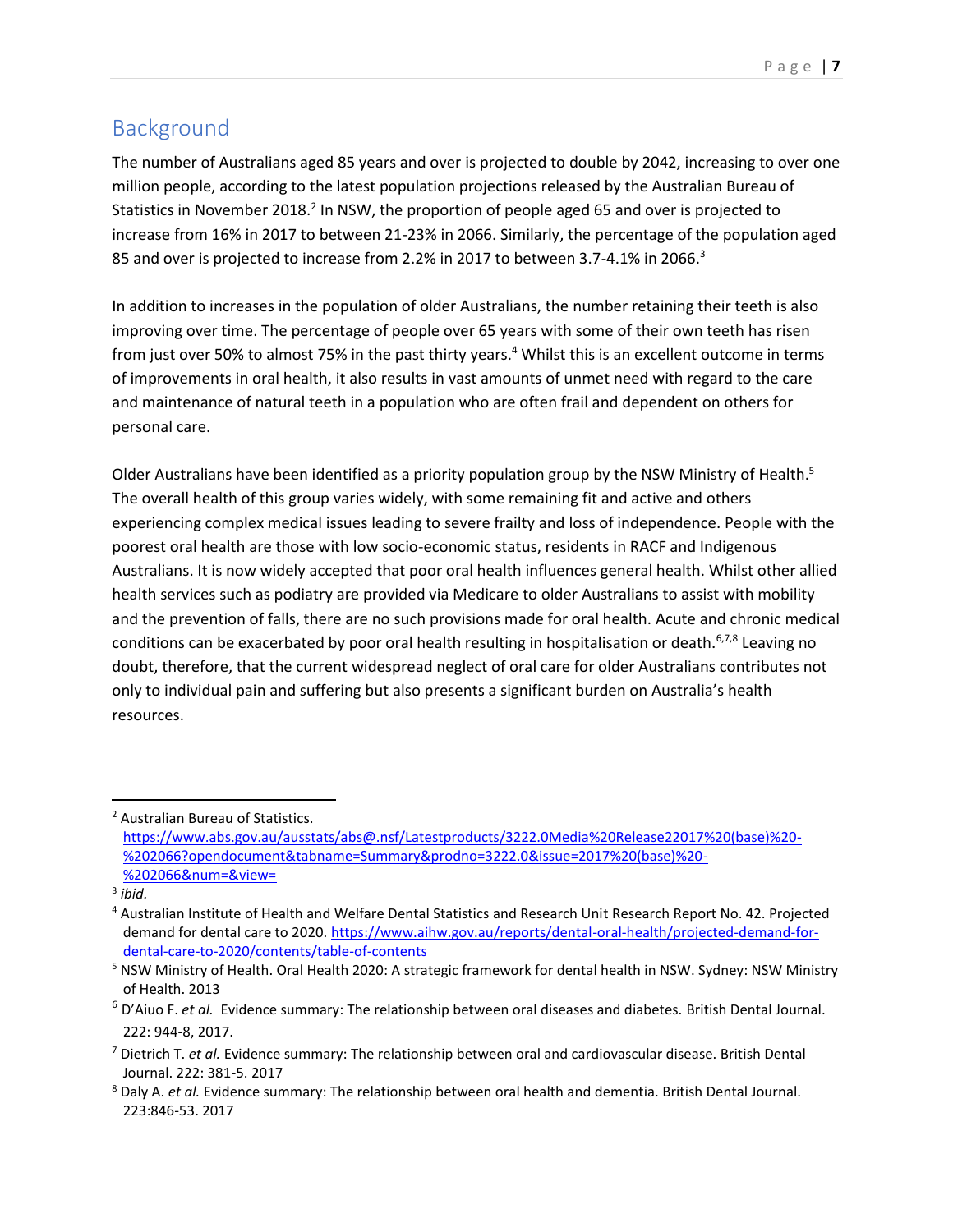ADA NSW supports and advocates for the core principles of oral care for older adults as set out by both NSW Health and the World Health Organisation, including:

- Improving the oral health of older adults is a high priority and must be the responsibility of the whole health care sector – including government, non-government and private providers<sup>9</sup>
- Recognising the range of complex economic, social and behavioural factors that determine oral health for older adults<sup>10</sup>
- Integrating oral health with general health care using a holistic approach that addresses common risk factors and leads to improvements in overall health $11$
- Identifying major barriers as well as key facilitating factors to oral health services for older  $people^{12}$
- Pursuing opportunities for the establishment, continuation or improvement of oral health services and health promotion programmes.<sup>13</sup>

With these guiding principles in mind, it is clear that Australia must put oral health on the agenda and provide a truly holistic, patient-centered approach to the care of our older Australians. It is time for the care of the mouth to be considered an integral part of overall health care. The dental profession is committed to providing these services to the Australian community and has successful models of care operating within NSW that with adequate support can be scaled up to become standard practice and improve the wellbeing of older Australians. Oral health should not be seen as a privilege but a basic human right, ensuring that this vulnerable sector of our community can live free from oral pain and be able to gain adequate nutrition, communicate freely and have the best possible quality of life.

 $\overline{\phantom{a}}$ 

 $13$  *ibid.* 

<sup>9</sup> Oral Health 2020: A Strategic Framework of Oral Health of Older People in NSW". Centre For Education and Research on Ageing, NSW, 2015

<sup>10</sup> *ibid.*

<sup>11</sup> *ibid.*

<sup>12</sup> Petersen PE. et al. Community Dental Health 27 (Suppl. 2) 257–268, 2010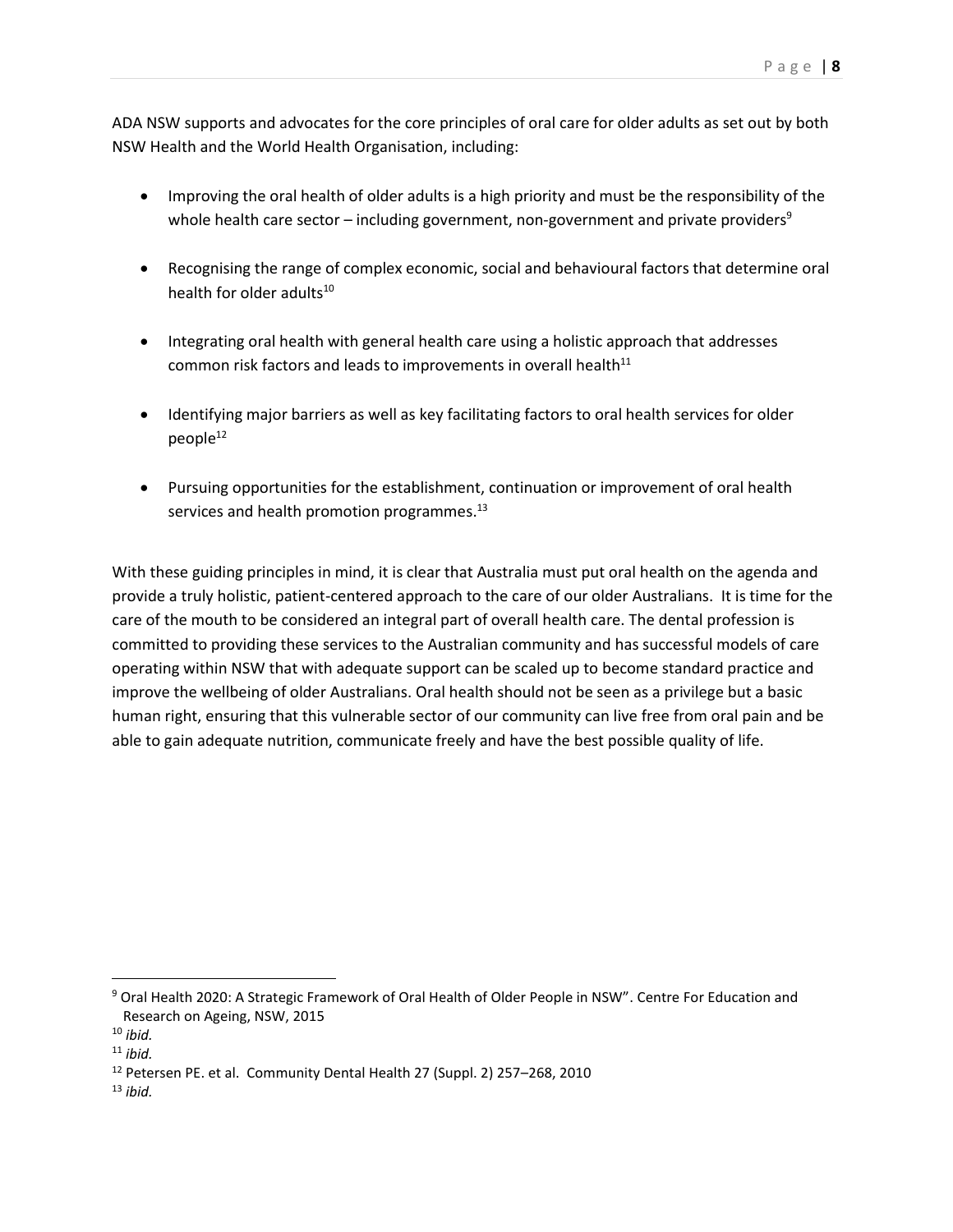# <span id="page-8-0"></span>The state of oral health for older Australians

The determinants of oral health are complex, involving socio-economic, cultural, dietary and various other individual health literacy and behavioural factors. Oral disease has a significant impact not only on individuals but also on families and the wider community through economic costs and health systems. The overall health of Aboriginal and Torres Strait Islander people is poorer than their non-Indigenous counterparts and their oral health is no exception. 14

The most common consequences of poor oral health are pain, infection and tooth loss which further compromise the health of older Australians, the majority of whom suffer from systemic chronic disease. Good oral health is an essential part of good general health, not only for good oral function and aesthetics but because of the impact it has on the chronic disease burden. The well-recognised associations between poor oral health and chronic conditions such as cardiovascular and respiratory diseases and Type 2 Diabetes make it a growing public health issue. In 2007, the economic impact of poor oral health for older Australians was estimated to be more than \$750 million per annum.<sup>15</sup>

A quarter of the adult Australian population over 65 years has complete tooth loss. Factors impacting on complete tooth loss include low socio-economic status, holding a government health card, not having private health insurance and living outside of capital cities.<sup>16</sup> Almost all people with complete tooth loss wear dentures to improve their function and appearance. Adequate maintenance of dentures is required for optimal function and health of the oral tissues. Over a quarter of surveyed older adults with complete tooth loss reported difficulties in eating some foods.<sup>17</sup> The provision, assessment and maintenance of dentures and good oral health of those without teeth is an essential part of their overall health care requirement. However, only 50% of surveyed adults with complete tooth loss reported visiting a dentist in the past 5 years.<sup>18</sup> Both registered dental prosthetists and dentists within the public and private healthcare systems can provide these services for the older adult population.

Today, the majority of the aged population have some or all of their teeth. A minimum of 20 teeth is generally considered to provide satisfactory function for chewing and enabling adequate nutritional intake. However, research on community-dwelling older Australian men found that only 39% achieved this goal.<sup>19</sup> The social consequences of good oral health should also be considered, with almost 20% of

l

<sup>&</sup>lt;sup>14</sup> NSW Aboriginal Health Plan 2013-2023. NSW Ministry of Health 2012. <https://www.health.nsw.gov.au/aboriginal/Publications/aboriginal-health-plan-2013-2023.pdf>

<sup>&</sup>lt;sup>15</sup> Econtech. Economic analysis of dental health for older Australians. Final report, 2007. Produced for COTA Over 50s and the Australian Dental Industry Association.

<sup>&</sup>lt;sup>16</sup> Australian Institute of Health and Welfare Dental Statistics and Research Unit. 2008. National Survey or Adult Oral Health 2004-06: New South Wales.

<sup>&</sup>lt;sup>17</sup> Australian Institute of Health and Welfare Dental Statistics and Research Unit. Oral health and access to dental care – older adults in Australia.2005

<sup>18</sup> i*bid.*

<sup>19</sup> Wright FAC. *et al.* Oral health of community-dwelling older Australian men: the Concord Health and Ageing in Men Project (CHAMP). Australian Dental Journal. 2018. 63:55-65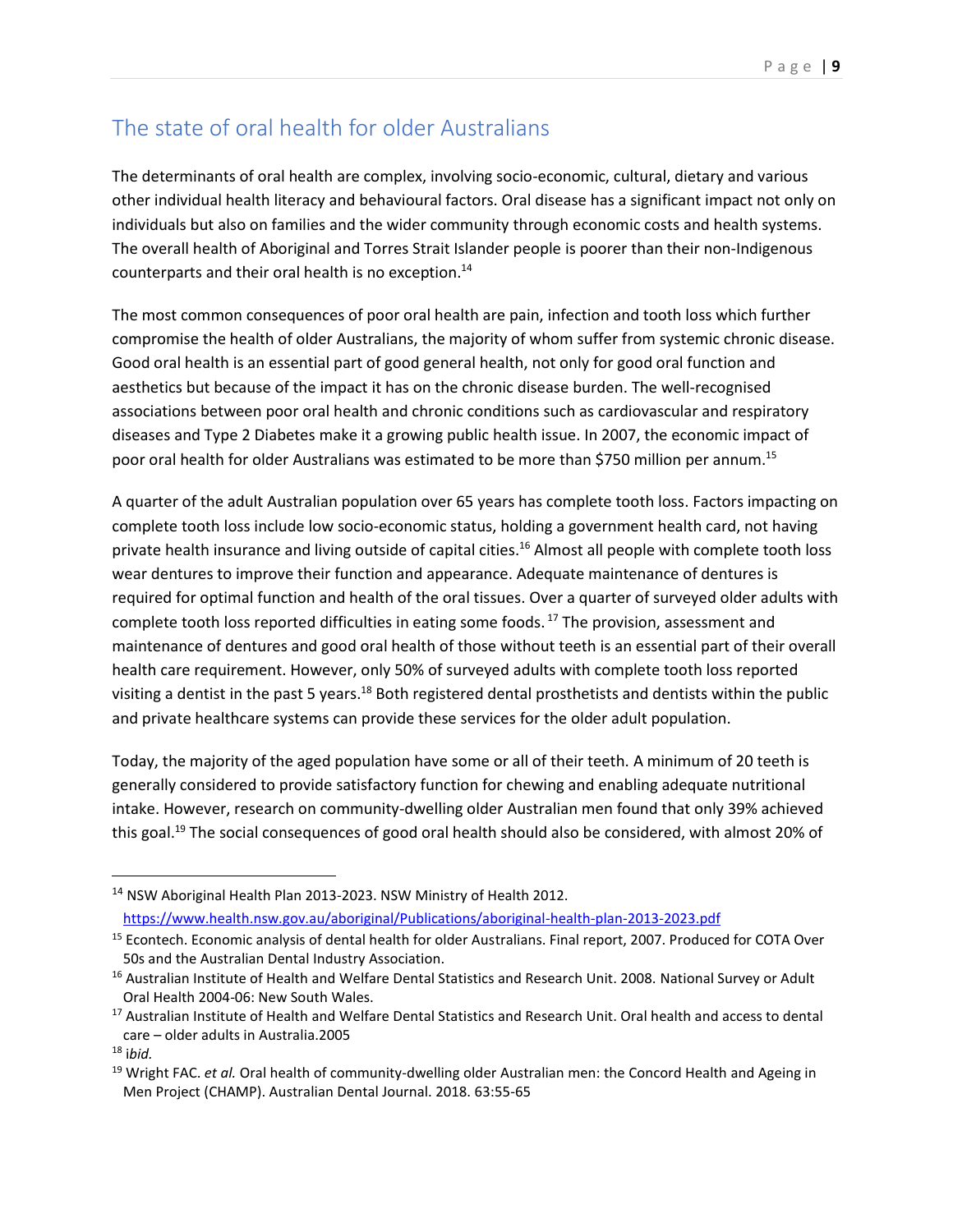older adults reporting they were uncomfortable about the appearance of their teeth.<sup>20</sup> Generally, oral care for this group is more complex than for those without teeth. Oral health shows a continual and often rapid decline with age as shown by higher prevalence of dental caries and periodontal disease.<sup>21</sup> Further complications arise from complex restorations (crowns, bridges and implants) placed at an earlier age that require particular attention and ongoing daily care and maintenance. The large number of medications taken by many older adults may affect salivary flow, further compromising oral health and increasing the risk of dental caries.

Dental caries and periodontal are the most common chronic diseases in Australia. Despite these diseases being extremely common, they are not identified by RACF staff or carers due to gaps in their knowledge and understanding and reticence to look in residents' mouths. Both are preventable by the provision of simple, regular oral health care. However, the oral health status of the frail elderly is equally poor whether they live in RACF or are being cared for at home. As this population transitions from independent living to needing assistance with their daily activities, levels of dental plaque, calculus and food debris can become extremely high due to a number of significant barriers to the provision of adequate oral hygiene measures. Within the majority of RACF minimal oral hygiene care is provided as more urgent needs such as toileting, bathing and feeding are prioritised by the already over-stretched facility staff. Residents with dementia and other cognitive disabilities can be challenging for staff to manage, creating further barriers to their provision of oral care. In addition, their inability to report oral health problems and pain may mean that significant oral health issues go unnoticed.

Along with our ageing population, rates of oral cancer will continue to rise as it is a disease that is most prevalent in older age groups, with associations to excessive alcohol use and cigarette smoking. Men are three times more likely than women to be diagnosed with oral cancer. In NSW in 2014, there were over 1100 new head and neck cancers, with many of these occurring in the mouth.<sup>22</sup> Oral cancers screening during routine oral examinations facilitates early identification for those who attend oral care assessments regularly. This is important because oral cancer rarely manifests as pain in its early stages and often goes undetected by patients.

Poor oral health has significant impacts on general health and quality of life. Chronic oral infection can complicate the medical management of diabetes, chronic heart failure and respiratory diseases. The pain from infections may also affect mood and behaviour, especially for people with cognitive impairment, who find it difficult to self-report their pain and discomfort.<sup>23</sup> Poor oral hygiene significantly

 $\overline{a}$ 

<sup>20</sup> i*bid.*

<sup>&</sup>lt;sup>21</sup> Australian Institute of Health and Welfare Dental Statistics and Research Unit. 2008. National Survey or Adult Oral Health 2004-06: New South Wales.

<sup>22</sup> NSW Government. HealthStats NSW.

[http://www.healthstats.nsw.gov.au/Indicator/can\\_incdth\\_type/can\\_incdth\\_type\\_grp\\_snap](http://www.healthstats.nsw.gov.au/Indicator/can_incdth_type/can_incdth_type_grp_snap)

<sup>&</sup>lt;sup>23</sup> Oral Health 2020: A Strategic Framework of Oral Health of Older People in NSW". Centre For Education and Research on Ageing, NSW, 2015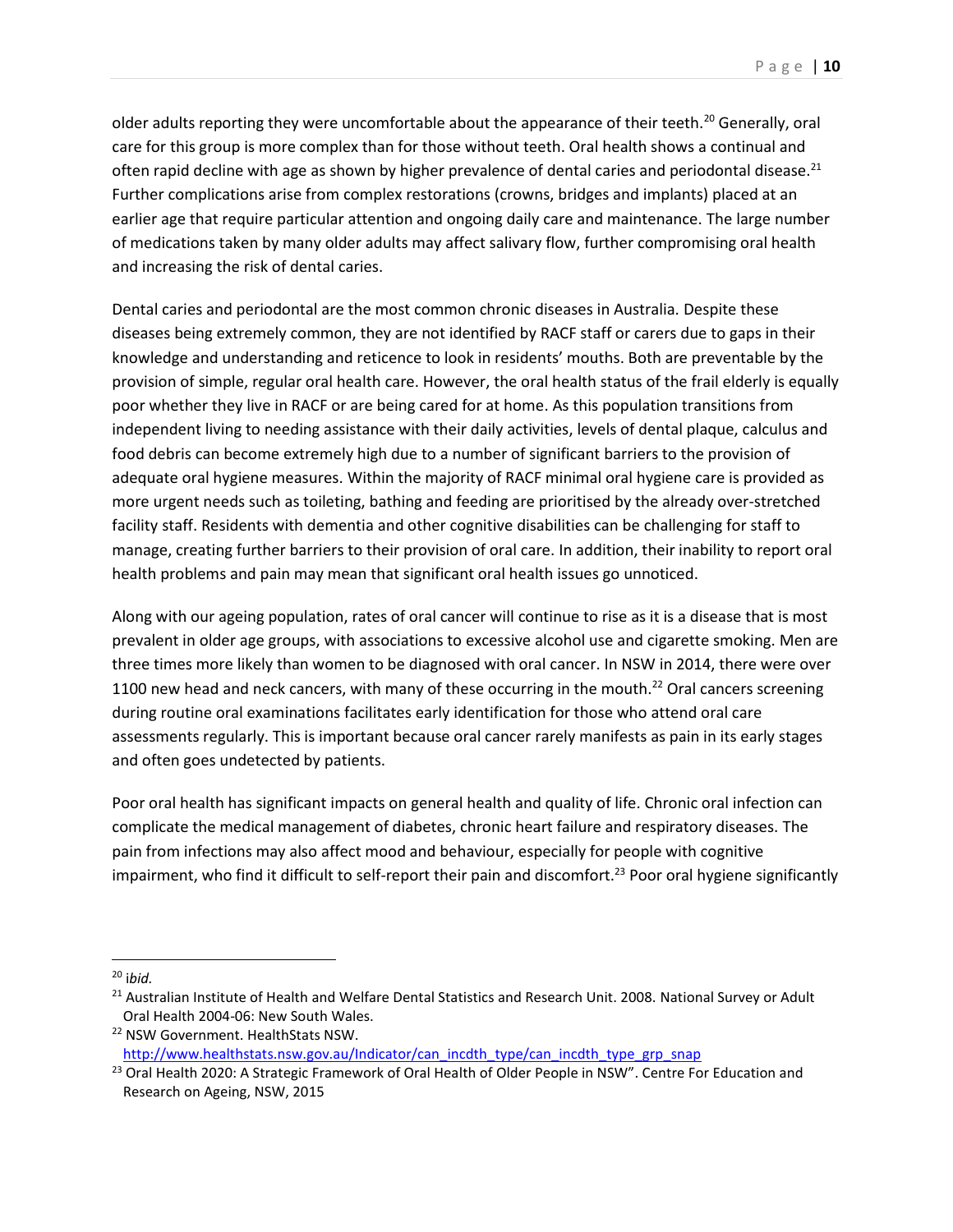increases the risk of pneumonia in patients with swallowing impairments.<sup>24</sup> While poorly fitting dentures, oral infections and persistent mouth pain can lead to poor nutrition due to decreased ability to chew, loss of appetite and limitations of food selection. Poor nutritional status can also be a cause of muscle loss, which may result in decreased mobility, instability and falls. Older people have the highest rates of fall-related hospitalisations accounting for almost 66%.<sup>25</sup>

Research shows that older Australian men in the community have significant oral health needs that are not met - including dental caries and periodontal disease.<sup>26,27</sup> Ninety-seven percent of participants of those assessed showed significant gum inflammation and rates of active tooth decay were also high. One in five had difficulties chewing hard foods and self-reported discomfort when eating. As lower chewing ability places older Australians at risk of nutritional deficiencies, this unmet need impacts general health outcomes.

 $\overline{a}$ 

<sup>24</sup> van der Maarel-Wierink C*. et al.* Oral health care and aspiration pneumonia in frail older people: a systematic literature review. Gerodontology. 2013; 30: 3–9

<sup>&</sup>lt;sup>25</sup> Oral Health care for older people in NSW. A toolkit for oral health and health service providers. 2014. <https://www.health.nsw.gov.au/oralhealth/Publications/oral-health-older-people-toolkit.pdf>

<sup>&</sup>lt;sup>26</sup> Wright FAC. *et al.* Oral health of community-dwelling older Australian men: the Concord Health and Ageing in Men Project (CHAMP). Australian Dental Journal. 2018. 63:55-65

<sup>27</sup> Wright FAC. *et al.* Chewing function, general health and the dentition of older Australian men: The Concord Health and Ageing in Men Project. Community Dentistry and Oral Epidemiology 2019. 47:134–41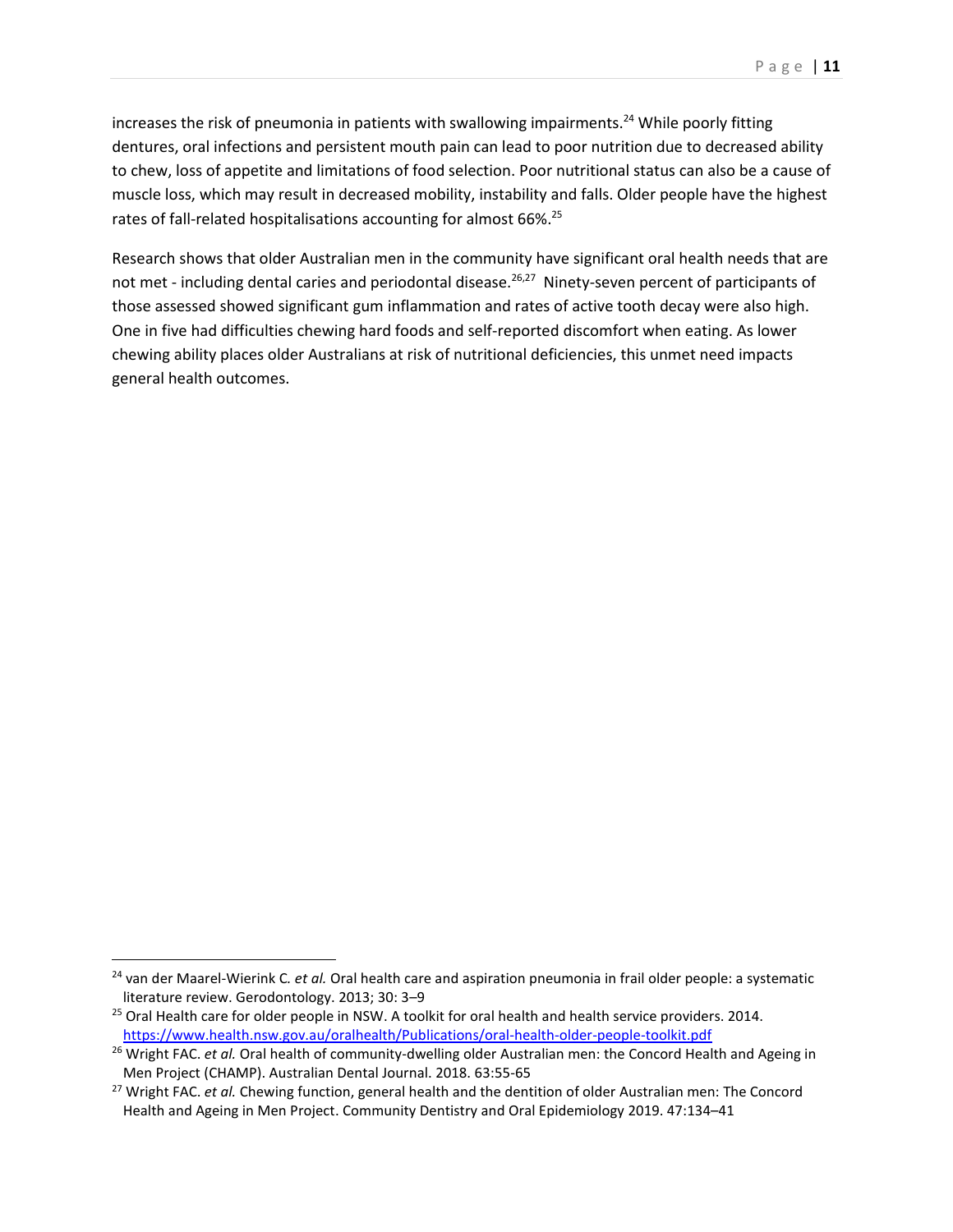### <span id="page-11-0"></span>Barriers to access of oral care services for older Australians

Oral health care needs within RACF, including oral health assessment on admission, basic daily oral hygiene measures and access to professional oral health care are not being met. This is an unacceptable situation that must be urgently addressed.

There is no current data on whether older Australians in assisted-living and home-care situations are able to access suitable oral health care in a timely fashion but anecdotal evidence suggests that significant barriers to care also exist amongst this population.

More than one in three older adults need help with daily activities including oral care. The barriers associated with access to oral care for older Australians only begin here. There are many barriers that need to be addressed in order to facilitate the care that this priority population deserve. Broadly, they can be discussed under the headings – accessibility, affordability and acceptability.

#### <span id="page-11-1"></span>Accessibility

- Dependent older adults require assistance to ensure daily oral hygiene measures can be carried out. Those with dexterity issues only, may be assisted by the provision of modified oral hygiene aids, such as toothbrush grips and floss holders to enable them to carry out their own daily routine. Others with severe frailty and cognitive impairments will be entirely dependent on family members and/or carers for daily oral hygiene measures. In these cases, the knowledge, beliefs and attitudes towards oral care of those assisting will impact heavily on the level of care achieved.
- The mobility limitations of older Australians impact heavily on the types of dental services they can access. The most independent adults may be able to readily access their usual dental care services within either the public or private sector but as frailty increases, it becomes increasingly difficult.
- As older Australians become increasingly frail, the state of their overall health is significantly determined by the awareness, motivation, knowledge and beliefs of those that assist and care for them.
- Complex issues around consent and restraint further limit the accessibility of providing daily oral hygiene measures, thorough oral examinations and dental treatment to those with cognitive impairment and/or resistant behaviours by RACF staff, carers and dental practitioners.
- Within RACF, access to oral hygiene measures and oral care is generally poor, except in the facilities that have established models of care (discussed below). RACF staff are under significant budgetary and time pressures that lead to oral care often being neglected. Over-worked staff struggle to provide other basic and essential needs such as toileting, bathing and feeding and so oral care fails to be provided, especially to residents who are resistant.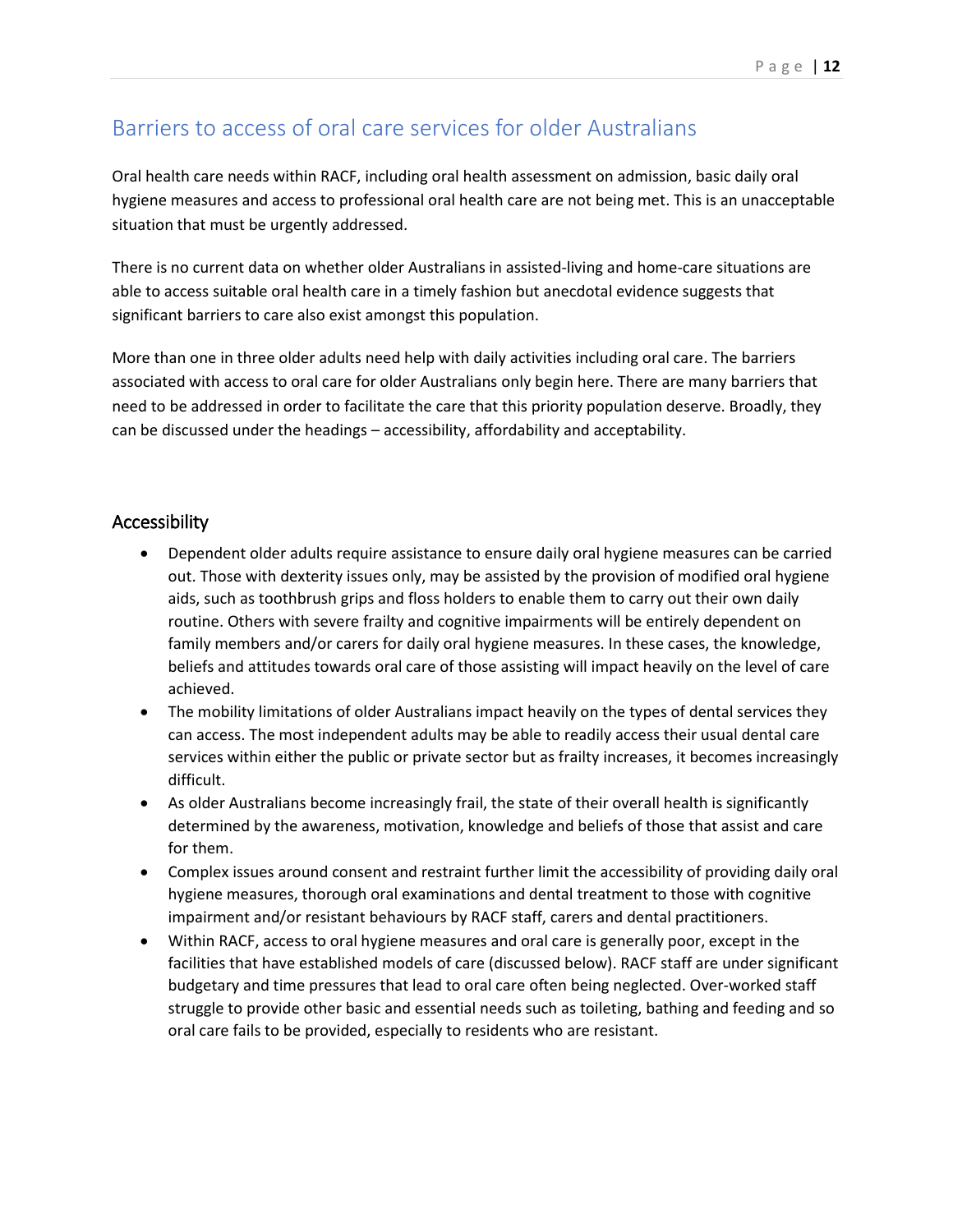- The absence of timely oral health assessments, oral care planning, education and access to qualified dental practitioners for older Australians living in RACF, impacts directly on their health, wellbeing and quality of life. Most RACF do not have standard access to oral health care and the majority residents do not have their daily oral health care needs met
- Dental practitioners find providing dental treatment in RACF difficult. Lack of access to a suitable treatment area with adequate lighting and mobile dental equipment as well as the difficulties with obtaining consent all impact on their ability and willingness to provide oral care services. There are no Medicare provisions for oral care services in RACF, further complicating the accessibility.
- Public dental services have long waiting lists and where domiciliary programs are unavailable access is limited by transport requirements that may be complex as levels of frailty increase.

#### <span id="page-12-0"></span>Affordability

- There is no Medicare-funded dental service for older Australians. There is not even provision for a Medicare-funded oral health assessment in the 75-year health assessment. This leaves many older Australians unable to access the oral care services they need.
- One in six of Australians over 75 years reported they would have difficulty paying a \$100 dental bill but for Indigenous Australians 75 years and older, the figure is 47.6%.<sup>28</sup>
- More than a third of older adults don't have private health insurance (PHI), this places considerable constraints on the affordability of oral care services despite the poor benefits paid.<sup>29</sup>
- Research shows that almost 70% of 75+ year olds with PHI visit the dentist regularly compared to only 42% of those without PHI<sup>30</sup>
- High costs of RACF, home-care packages and medications impact the financial resources of families and limit their ability to access the oral health care services they need.

#### <span id="page-12-1"></span>Acceptability

 $\overline{\phantom{a}}$ 

Patients with cognitive impairment and communication difficulties often find even the most basic oral hygiene measures challenging. Many require general anaesthesia to facilitate urgent dental treatment, such as tooth extraction. Complex medical histories and limited access to general anaesthetic oral health services further present further barriers to timely urgent care.

<sup>&</sup>lt;sup>28</sup> Australian Institute of Health and Welfare Dental Statistics Research Series. 2007. Dental Generations the National Survey of Adult Oral Health 2004–06

<sup>&</sup>lt;sup>29</sup> Council of the Aged (COTA) State of the (Older Nation). 2018. [https://www.cota.org.au/wp](https://www.cota.org.au/wp-content/uploads/2018/12/COTA-State-of-the-Older-Nation-Report-2018-FINAL-Online.pdf)[content/uploads/2018/12/COTA-State-of-the-Older-Nation-Report-2018-FINAL-Online.pdf](https://www.cota.org.au/wp-content/uploads/2018/12/COTA-State-of-the-Older-Nation-Report-2018-FINAL-Online.pdf)

<sup>&</sup>lt;sup>30</sup> Australian Institute of Health and Welfare Dental Statistics Research Series. 2007. Dental Generations the National Survey of Adult Oral Health 2004–06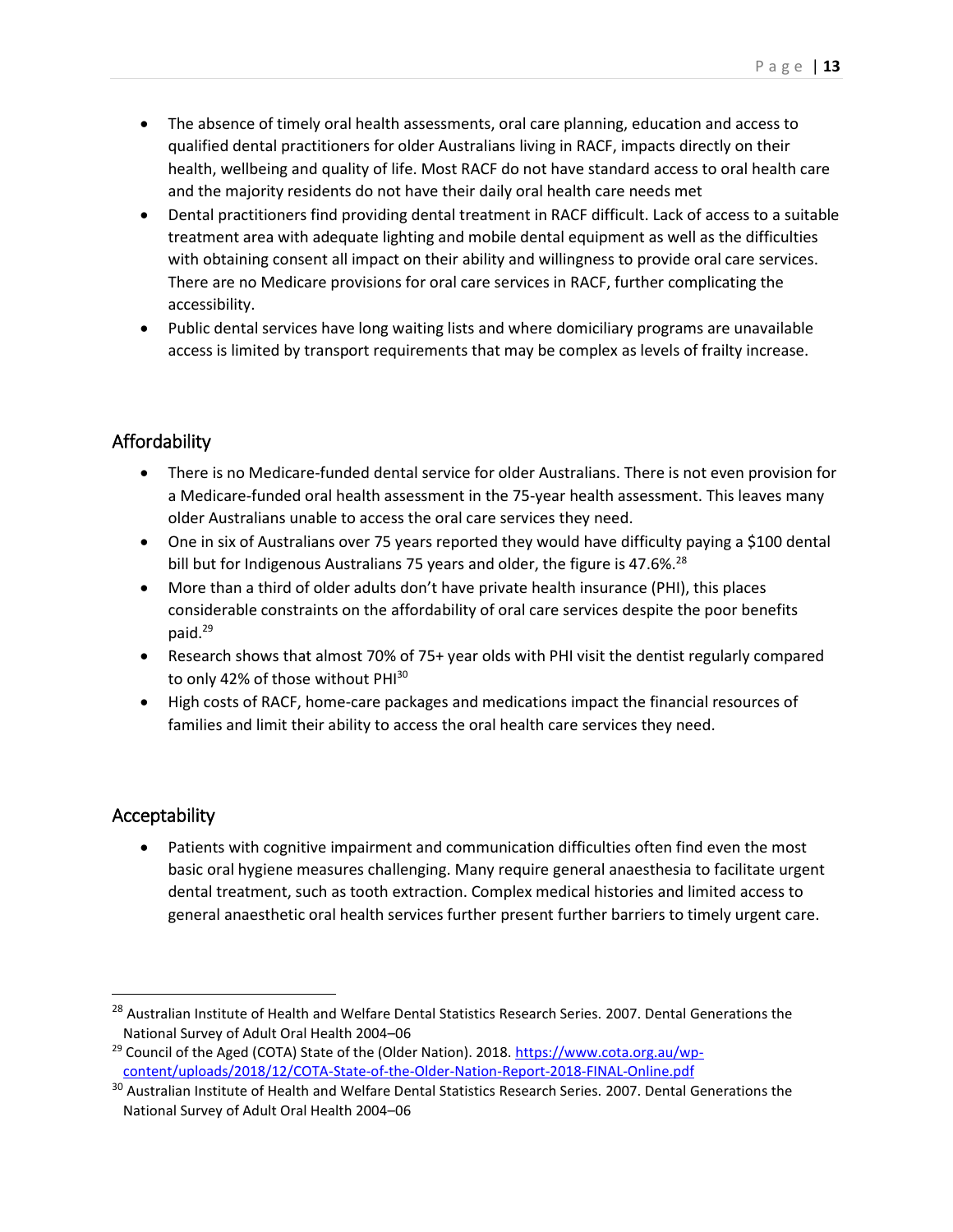- Fear and lack of training and experience limits the acceptability of oral health services in the Aged Care Sector. This is two-fold, affecting the provision of adequate oral care by RACF staff, carers and family members but also relates to dental practitioners' reticence to provide services to older Australians.
- RACF staff are usually not able to identify major or minor oral health conditions, meaning that residents often wait an excessive period of time before dental treatment is facilitated for them.
- The increasing complexity of older Australians' general health, medical history and medications impacts their willingness and ability to maintain good oral health.
- Interdisciplinary collaboration between RACF staff, medical teams (including GP, Dietician and Speech Pathologist) and dental practitioners is difficult when the oral health services are ad hoc or episodic in nature. Successful collaboration is one of the keys to successful models of care (discussed below).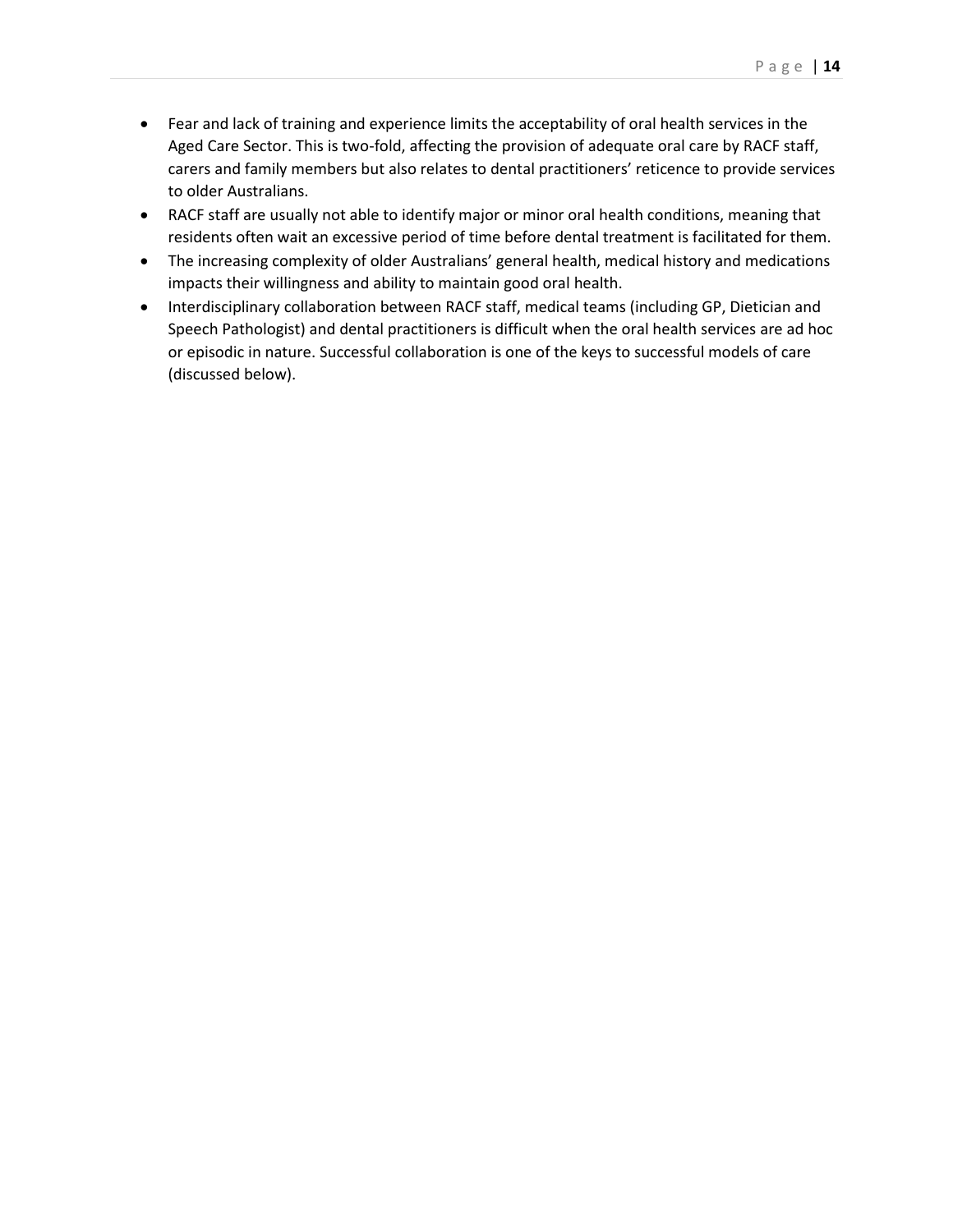## <span id="page-14-0"></span>Minimum Standards of Care

Independent adults living within the community must have access to appropriate oral health care that meets their economic, geographic and cultural requirements. It is recognised that many older adults have increased vulnerability to oral disease due to their multiple medications, significant limitations in mobility, marked changes in diet and possibly a reduction in capacity to undertake personal oral care measures.

Older adults seeking and requiring community-based support services, being admitted to an in-patient geriatric ward or entering RACF should undergo an oral health assessment by a qualified dental practitioner that informs their ongoing oral health needs. Those living in RACF require oral health care to be provided as part of their overall health care plan and referral pathways must be readily available. Daily oral hygiene requirements should be provided by RACF care staff supported dental practitioners. Appropriate referrals for oral health care within or outside the RACF should be made whenever necessary. Those with significant chronic illnesses and/or dementia require specialised dental services, which should be available on site within all RACF, to ensure that their oral health needs are met.

Within community- or home- based care, strengthening of the oral care component of Aged Care Assessments (ACAT) would assist in the provision of regular oral health screenings by a dental practitioner and support access to appropriate ongoing preventative and restorative dental treatment. This would most effectively be facilitated via a Medicare-funded oral health assessment for people 75 years and older.

Indigenous older adults require access to oral health care services that are culturally appropriate and organised, funded and delivered in such a way that the significant disparities existing between Indigenous and non-Indigenous Australians are addressed. <sup>31</sup>

Appropriate and timely, transportation arrangements must be available to older Australians, whether they are community-dwelling or living within RACF, enabling their access to the oral care services they require.

All health care providers, including dental practitioners, must be educated, trained and competent in providing comprehensive oral health care for older adults. Carers of older adults living both in the community and in RACF should be educated and enabled to provide daily oral hygiene measures for those in their care. Medical practitioners should be alerted to refer patients for professional oral health assessments wherever necessary.

 $\overline{\phantom{a}}$ 

<sup>&</sup>lt;sup>31</sup> NSW Aboriginal Health Plan 2013-2023. NSW Ministry of Health 2012. <https://www.health.nsw.gov.au/aboriginal/Publications/aboriginal-health-plan-2013-2023.pdf>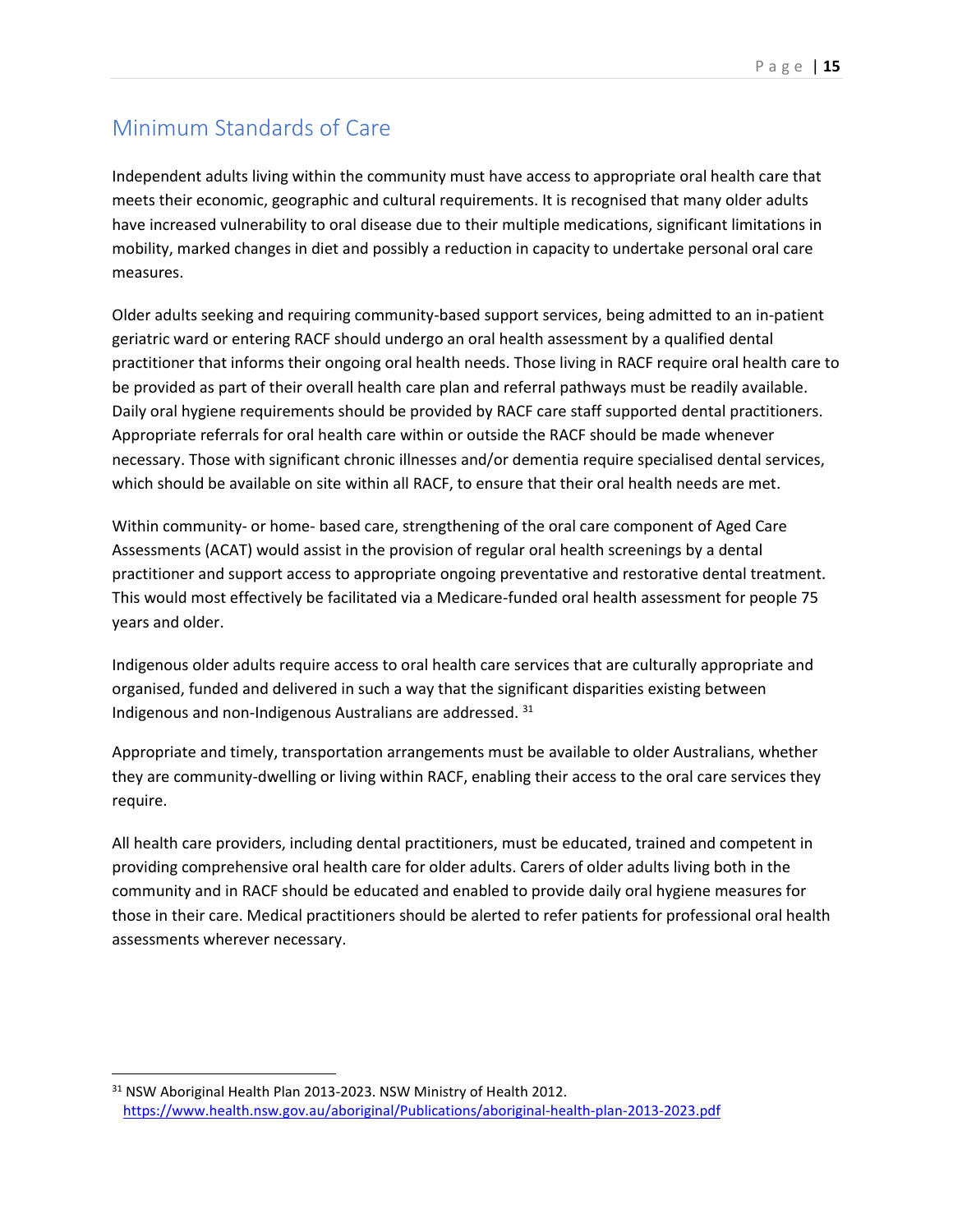If oral health outcomes are to improve in this population, it will require changes at both the policy and practice levels. Facilitation of a patient-centered and holistic approach to accessible oral care for all older Australians can only be achieved in an environment of inter-professional collaboration, underpinned by practical and achievable policy implementation within the aged care sector.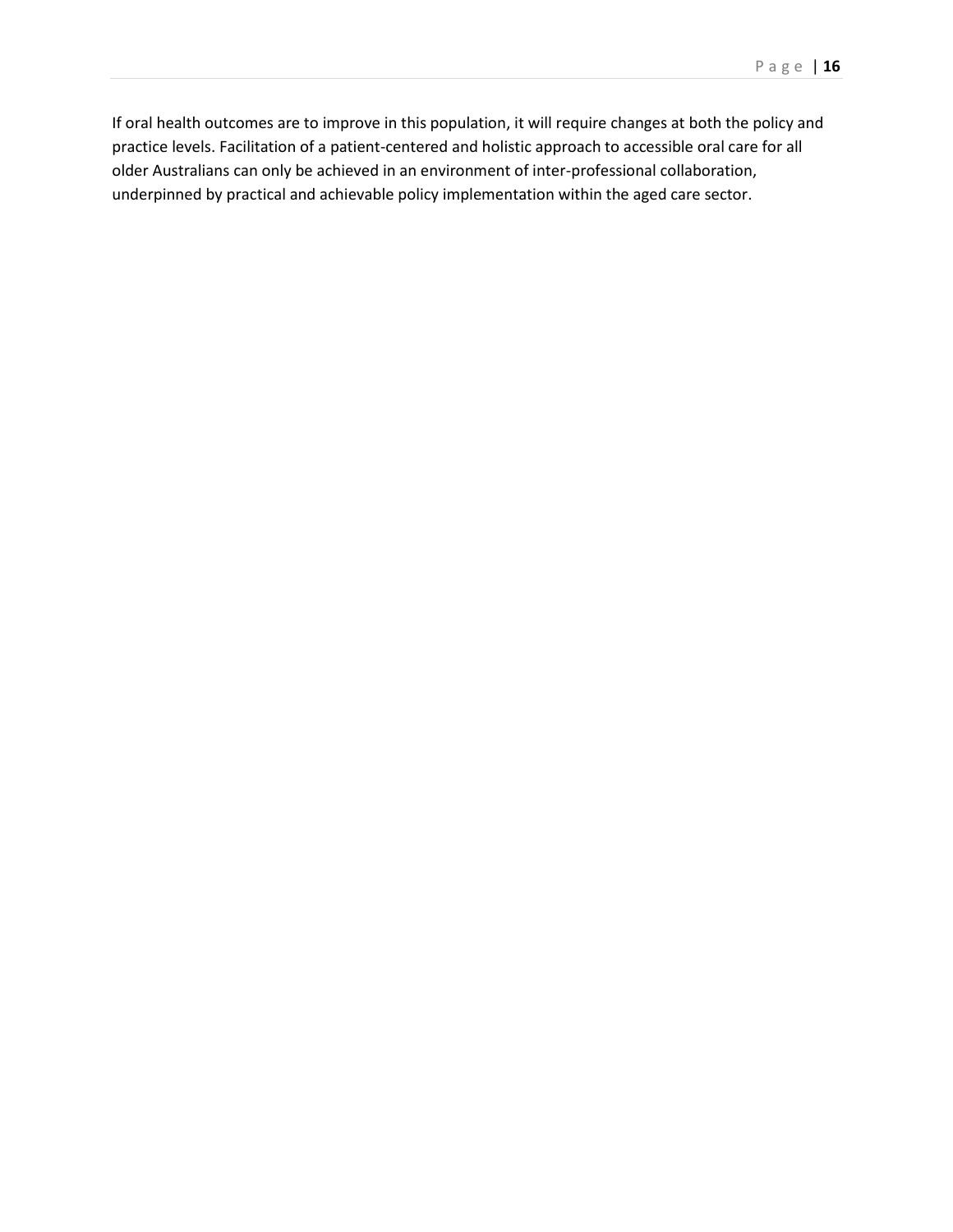### <span id="page-16-0"></span>NSW Models of Care

The oral health care needs of older adults in NSW varies considerably depending on their level of independence, place of residence, socio-economic status, cultural background, indigenous status and individual circumstances and beliefs. There is not a single model of care that can address the needs of every individual. However, within NSW there are several models of care that provide oral health services to older Australians. These programs vary from public to private and from community-dwelling to residential-care sectors. Each of these programs are underpinned by the dedication of those that have established them and the many committed staff who provide care.

Currently in NSW there is capacity for these programs to be scaled up to provide the required services to older Australians and close the gap in their unmet oral health care needs.

#### <span id="page-16-1"></span>Senior Smiles Program

 $\overline{a}$ 

Developed at the Faculty of Oral Health, University of Newcastle by Associate Professor Janet Wallace, this program commenced in January 2014. The preventive model of oral health care involves the placement of a registered Oral Health Therapist (OHT) within RACF to provide oral health risk assessments, oral healthcare plans, oral health education and establish referral pathways within the public and private sectors that address complex dental treatment needs. Depending on the number of residents, the OHT requires 1-2 days per week to manage the oral health in a RACF. Following a successful pilot program in 5 RACF on the NSW Central Coast, additional funding has enabled the second phase of implementation in an additional 5 RACF extending into the Hunter Valley and Sydney. Initially, during the pilot project, the OHT wages were supported by funding grants but since that time 2 of the RACF have committed to self-funding the program due to successful outcomes delivered for their residents.

This program has been evaluated for clinical outcomes and acceptability  $32$  and cost benefit analysis has also been undertaken.<sup>33</sup> The conclusions of the clinical evaluation were that the Senior Smiles model of care was successful in providing oral health care for older people living in the piloted RACF and could be extended to additional RACF in other areas. The cost benefit analysis concluded that via the benefits including better oral health, improved nutrition, lower risk of pneumonia, lower GP visits and avoided hospital admissions, Senior Smiles was estimated to be able to deliver \$2.40 benefits to the healthcare system and a further \$3.18 in social benefits for every \$1 invested, if it was rolled out widely to RACF.

<sup>32</sup> Wallace J. *et al.* Senior smiles: Preliminary results for a new model of oral health care utilizing the dental hygienist in residential aged care facilities. International Journal of Dental Hygiene. 2016. 14: 284-8.

<sup>33</sup> Kent Surrey Sussex, Academic Health Science Network. Senior Smiles: Cost Benefit Analysis. 2019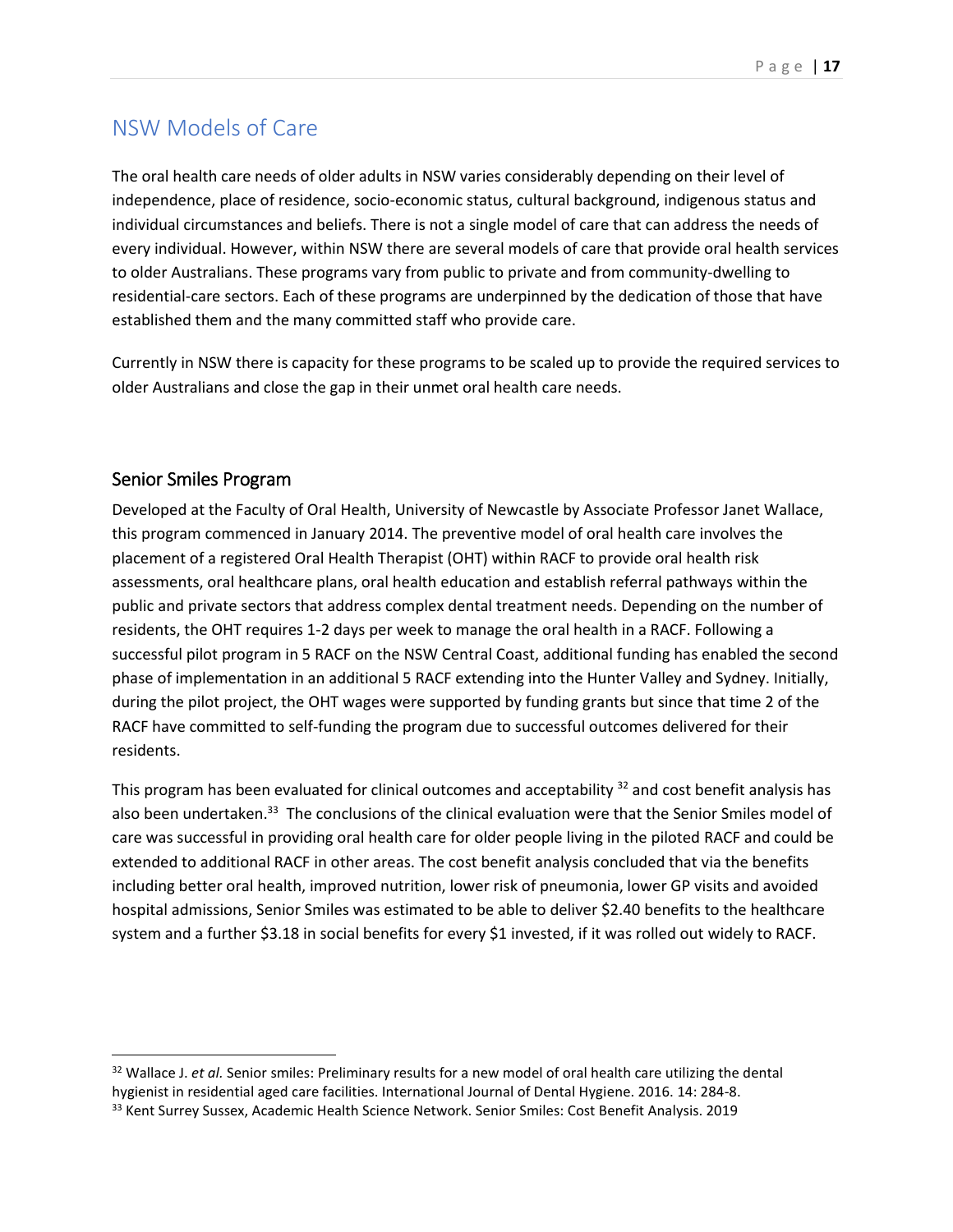#### <span id="page-17-0"></span>Inner West Oral Health Outreach Program

This program established by the Centre for Education and Research on Ageing (CERA), Concord Repatriation General Hospital by Professor Clive Wright has been running for over five years, providing publicly-funded outreach oral health services to RACF within the Sydney Local Health District. OHTs provide assessments, diagnostic and preventive oral services and oral health education within RACF and establish referral pathways for additional care. The Better Oral Care in Residential Care model<sup>34</sup> provides the foundation of care with some modification to meet individual RACF needs. Eligible patients can be treated under the NSW Health Oral Health Fee for Service Scheme (OHFFSS)<sup>35</sup> by the visiting private dental practitioners. Those not eligible can elect to see the visiting dental practitioners through direct financial arrangements (including PHI or Department of Veterans Affairs scheme) or elect to see a dental practitioner of their choice. This program undergoes ongoing evaluation of both the clinical outcomes and acceptability and costings via the public OHFFSS.<sup>36</sup>

#### <span id="page-17-1"></span>Resi-Dental

 $\overline{a}$ 

The Resi-Dental Care Program is a NSW Premier's award-winning initiative of Hunter New England Oral Health Service, coordinated by Ms Karen Sleishman. Resi-Dental provides oral health education for carers and residents and also works collaboratively with private dental practitioners to coordinate and support the provision of dental care in RACF.

The greatest barrier identified by private dentists to providing care at aged care facilities was access to dental equipment. Resi-Dental sourced suitable portable dental equipment for use in aged care facilities, including a specifically-designed reclining wheelchair to address the work health and safety issues of dental practitioners when providing dental care away from their well-equipped dental surgeries.

An instructional DVD assists participating dentists, covering setting and packing up of equipment, tips on treating the elderly and background information on the Better Oral Health in Residential Care education and training package.<sup>37</sup>

The program coordinator liaises between RACF and participating private dental practitioners to ensure all needs are met and the portable dental equipment is available and delivered for the rostered dates.

<sup>&</sup>lt;sup>34</sup> Better oral health in residential care model. [https://agedcare.health.gov.au/publications-articles/resources](https://agedcare.health.gov.au/publications-articles/resources-learning-training/better-oral-health-in-residential-care-training)[learning-training/better-oral-health-in-residential-care-training](https://agedcare.health.gov.au/publications-articles/resources-learning-training/better-oral-health-in-residential-care-training)

<sup>&</sup>lt;sup>35</sup> NSW Health. Oral Health Fee for Service Scheme. [https://www.health.nsw.gov.au/oralhealth/Pages/nsw-oral](https://www.health.nsw.gov.au/oralhealth/Pages/nsw-oral-health-fee-for-service-scheme.aspx)[health-fee-for-service-scheme.aspx](https://www.health.nsw.gov.au/oralhealth/Pages/nsw-oral-health-fee-for-service-scheme.aspx)

<sup>36</sup> Chu S. *et al.* Inner West Oral Health Outreach Program. Activity Report – January to December. 2017

<sup>&</sup>lt;sup>37</sup> Better oral health in residential care model. [https://agedcare.health.gov.au/publications-articles/resources](https://agedcare.health.gov.au/publications-articles/resources-learning-training/better-oral-health-in-residential-care-training)[learning-training/better-oral-health-in-residential-care-training](https://agedcare.health.gov.au/publications-articles/resources-learning-training/better-oral-health-in-residential-care-training)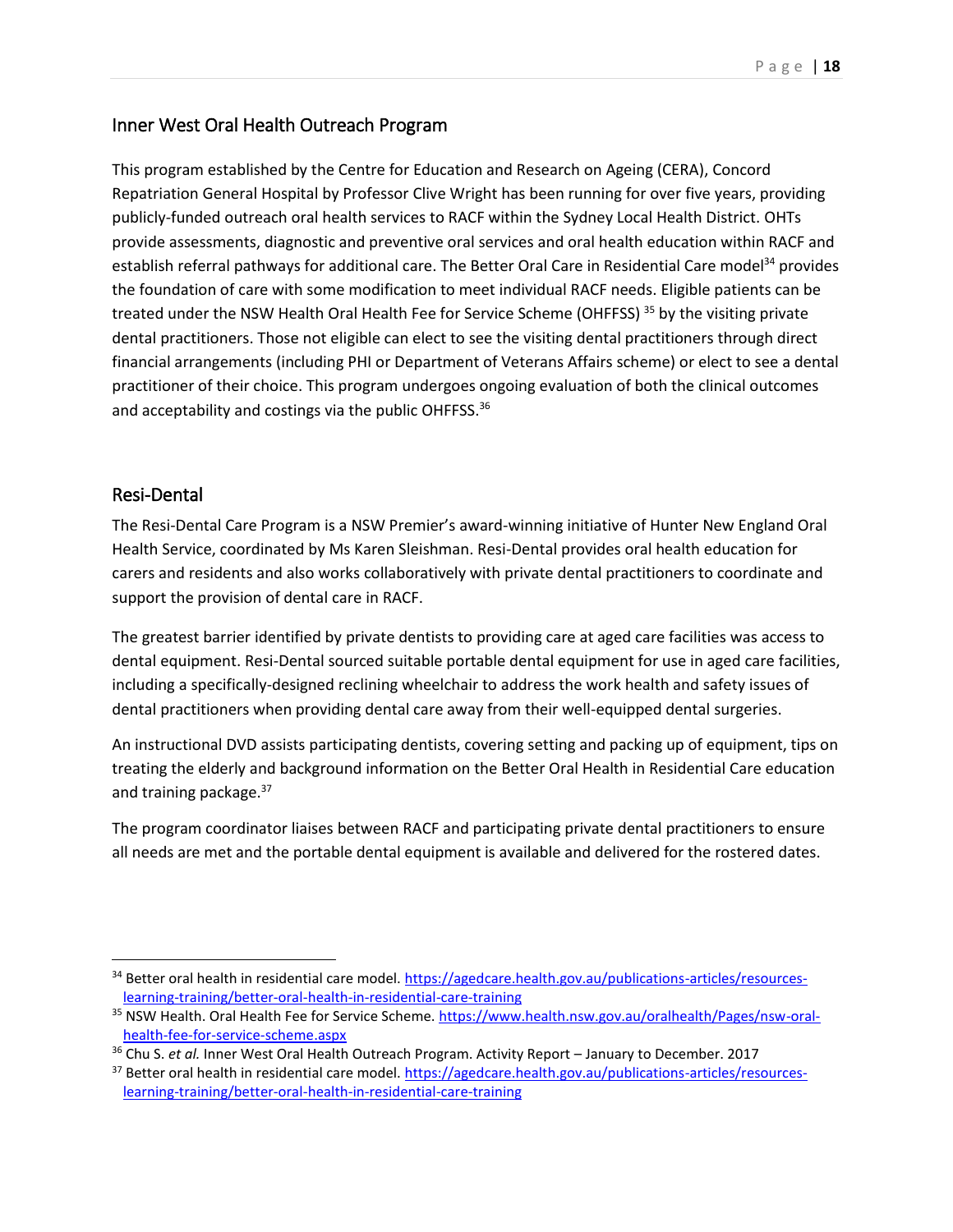#### <span id="page-18-0"></span>Private Dental Practitioners

There are a number of dedicated private dental practitioners across NSW who provide various services to our older Australians. These practitioners vary from Special Needs Dental Specialists, to Dentists, Dental Prosthetists and Oral Health Therapists. They work in their local regions to provide services ranging from "relief of pain" care to comprehensive oral care for the most complex dental patients. They provide services both in the community and in RACF as required and are often poorly remunerated when considering the complexities of the required oral health services, the time required to provide them and travel to and from the facilities and the lack of any Medicare-funded support.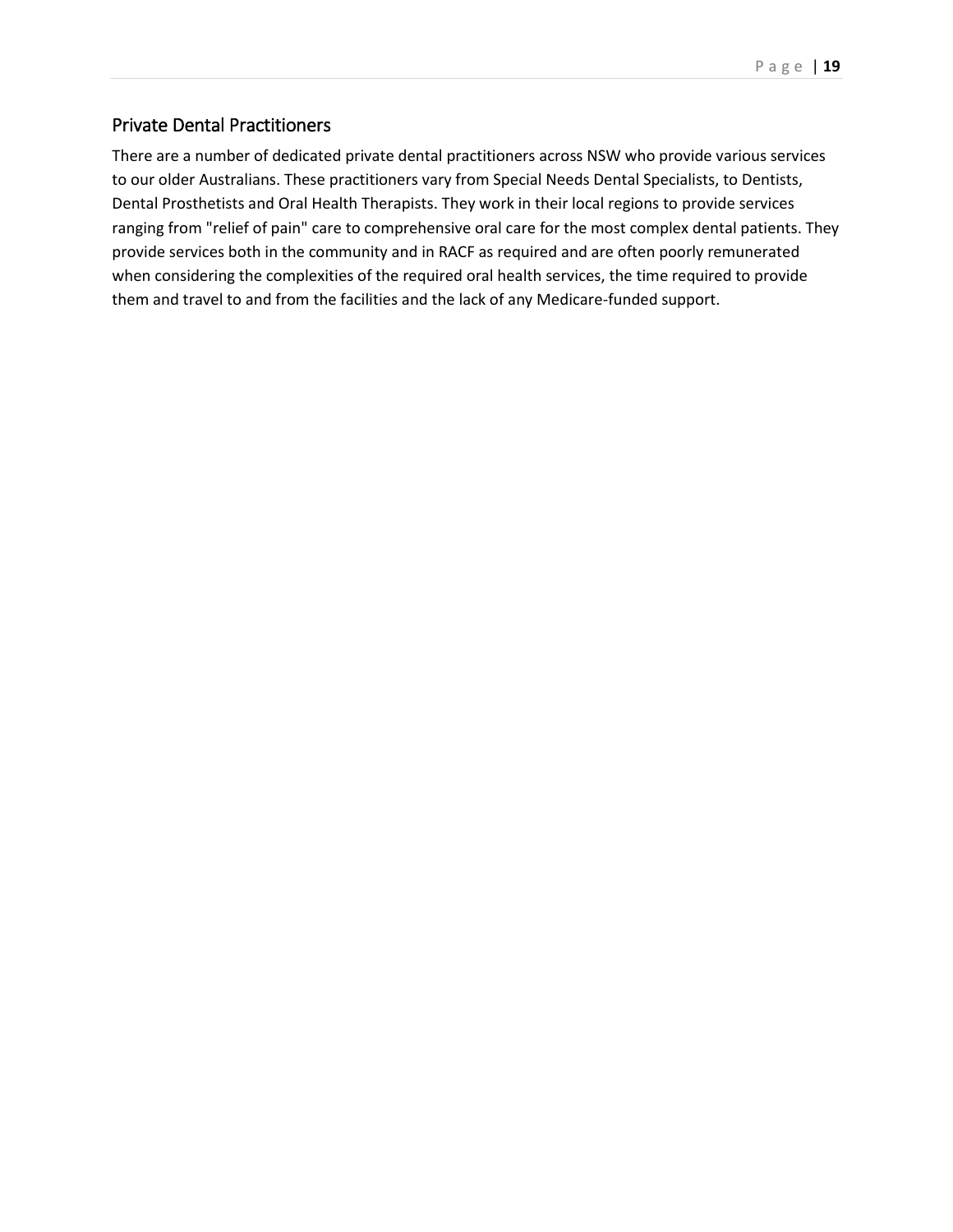#### <span id="page-19-0"></span>Recommendations

Within our ageing population, older adults are retaining more of their natural teeth, have more complex medical histories and more difficult oral health prevention and maintenance requirements. New skills, programmes and services within the private and public sectors will be needed to effectively manage the oral health care needs of this priority population. These increased resources for service provision, education and training will need to be supported via government and private funding to ensure that our older Australians are able to access the oral health services they deserve.

- Public awareness campaigns targeting the importance of good oral health for older Australians should be developed and promoted widely by NSW Health and peak health organisations. Currently there is a perception that oral disease is a normal part of ageing. Highlighting the importance of oral health for good oral function and aesthetics, good nutrition and good overall health and wellbeing to older Australians and their families and carers is essential.
- Aged Care Assessments (ACAT) should include direct questions on oral health that lead to timely referrals for older adults to receive preventive oral care and management to address their currently unmet needs. The addition of the simple question "Have you seen a Dental Practitioner in the past 12 months?" in the ACAT assessment, leading to referral for a comprehensive oral health assessment would facilitate more regular oral health visits.
- Every 75+ year-old in Australia is eligible for Medicare-funded health assessments, but the mouth has been left out of health. The inclusion of a Medicare-funded oral health assessment by a registered dental practitioner for those over 75 years would facilitate more regular oral health visits and reduce the unmet oral health care needs of older Australians.
- Patients admitted to in-patient geriatric hospital wards are often at a cross-road between independent living and requiring residential care. An oral health assessment by a registered dental practitioner during admission, presents a unique opportunity to educate family members and carers, formulate oral care plans and recommend preventive strategies that avoid a rapid decline in oral health.
- Every resident entering a RACF must have an oral health assessment by registered dental practitioner to inform their ongoing regular oral hygiene measures, schedule regular oral health care, determine efficient referral pathways and provide required oral health treatment.
- There must be ongoing support for residents' oral health care plans and referral pathway for oral care services within RACF. This cannot be achieved by RACF staff alone, as they are not equipped with the knowledge or skills to perform this important role. All RACF should have a direct and ongoing relationship with local dental practitioners to facilitate the oral health of their residents.